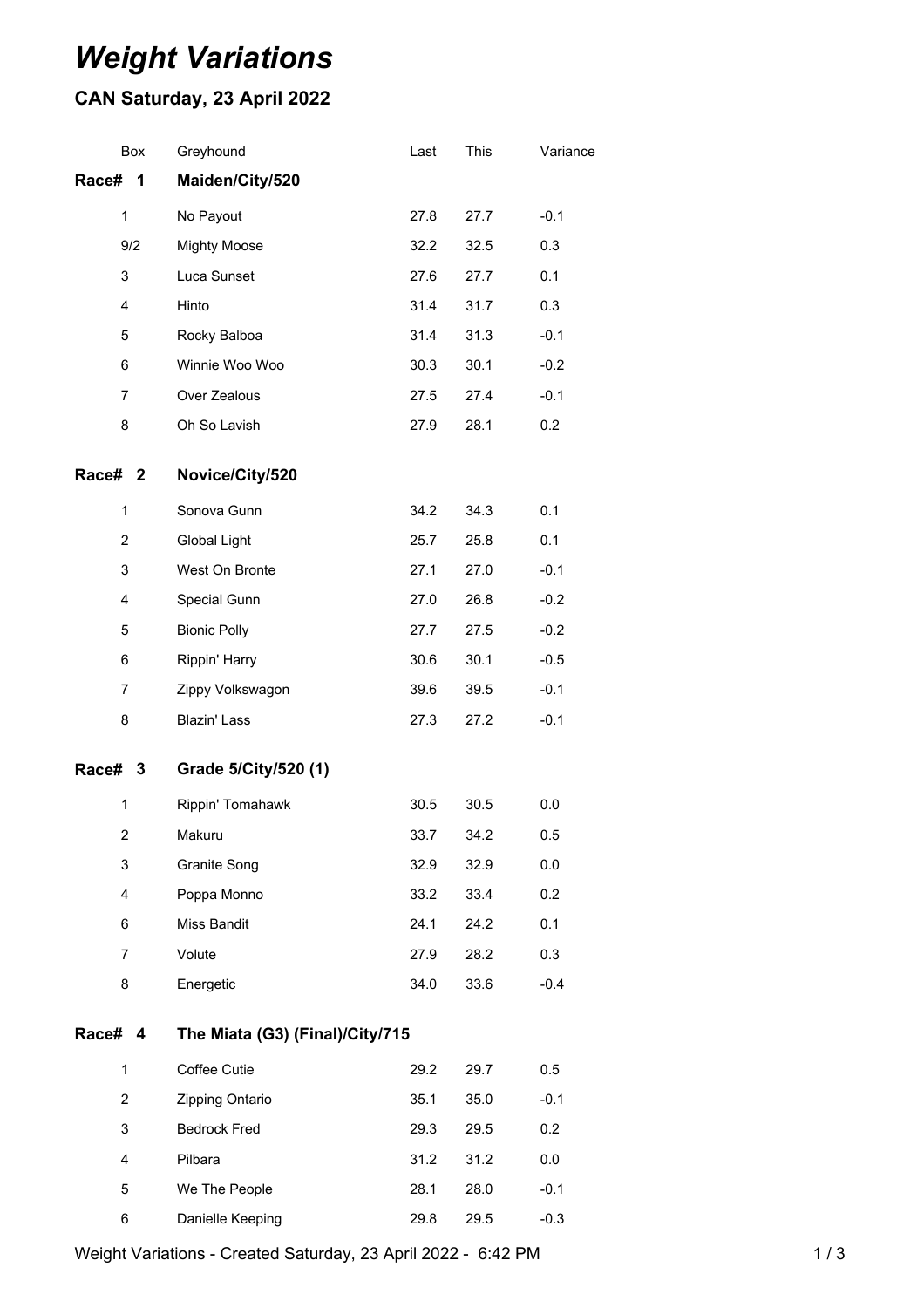## **CAN Saturday, 23 April 2022**

|                | Box                                            | Greyhound                                 | Last | This | Variance |  |  |
|----------------|------------------------------------------------|-------------------------------------------|------|------|----------|--|--|
| $\overline{7}$ |                                                | Zipping Virginia                          | 28.6 | 28.7 | 0.1      |  |  |
| Race# 5        |                                                | Free For All (s)/City/520                 |      |      |          |  |  |
| 1              |                                                | <b>Historic Time</b>                      | 34.4 | 34.3 | $-0.1$   |  |  |
| $\overline{2}$ |                                                | West On Brae                              | 32.2 | 32.3 | 0.1      |  |  |
| 3              |                                                | Lacrymosa                                 | 28.7 | 28.8 | 0.1      |  |  |
| 4              |                                                | Momentum                                  | 32.3 | 31.9 | $-0.4$   |  |  |
| 5              |                                                | Rostered Off                              | 32.1 | 32.2 | 0.1      |  |  |
| 6              |                                                | <b>Tiger Town</b>                         | 32.9 | 32.8 | $-0.1$   |  |  |
| 7              |                                                | Stargazer                                 | 32.6 | 32.6 | 0.0      |  |  |
| 8              |                                                | West On Radar                             | 31.1 | 30.8 | $-0.3$   |  |  |
| Race#          | Sprinters Plate (Heat)/Provincial/380 (1)<br>6 |                                           |      |      |          |  |  |
| 1              |                                                | Sapphire Rose                             | 27.0 | 27.0 | 0.0      |  |  |
| $\overline{2}$ |                                                | Classy Riot                               | 31.2 | 30.9 | $-0.3$   |  |  |
| 3              |                                                | Rippin' Sheen                             | 31.4 | 31.4 | 0.0      |  |  |
| 4              |                                                | <b>Bumper Blaster</b>                     | 36.7 | 36.3 | $-0.4$   |  |  |
| 5              |                                                | <b>Bones Mccoy</b>                        | 32.0 | 32.2 | 0.2      |  |  |
| 6              |                                                | <b>Trent Monelli</b>                      | 31.2 | 31.3 | 0.1      |  |  |
| 7              |                                                | Ice King                                  | 27.0 | 26.9 | $-0.1$   |  |  |
| 8              |                                                | Stanga Moose                              | 33.8 | 33.7 | $-0.1$   |  |  |
| Race#          | Sprinters Plate (Heat)/Provincial/380 (2)<br>7 |                                           |      |      |          |  |  |
| 1              |                                                | Rebellion Bay                             | 33.7 | 33.6 | $-0.1$   |  |  |
| 2              |                                                | <b>Ghost Raptor</b>                       | 32.5 | 33.0 | 0.5      |  |  |
| 3              |                                                | Marlou Miss                               | 24.2 | 24.2 | 0.0      |  |  |
| 4              |                                                | Bella Can Browse                          | 26.1 | 25.4 | $-0.7$   |  |  |
| 5              |                                                | Jimmy Goat Rose                           | 33.9 | 33.8 | $-0.1$   |  |  |
| 6              |                                                | Einsteinium                               | 34.6 | 34.2 | $-0.4$   |  |  |
| 7              |                                                | Elite Weapon                              | 26.8 | 26.9 | 0.1      |  |  |
| 8              |                                                | Pennywise                                 | 32.1 | 32.2 | 0.1      |  |  |
| Race# 8        |                                                | Sprinters Plate (Heat)/Provincial/380 (3) |      |      |          |  |  |
| $\mathbf 1$    |                                                | <b>Really Surprised</b>                   | 28.3 | 27.5 | $-0.8$   |  |  |
| 2              |                                                | <b>Teleport Tilly</b>                     | 28.5 | 28.0 | $-0.5$   |  |  |
| 3              |                                                | Aston Casino                              | 32.8 | 32.6 | $-0.2$   |  |  |
| 4              |                                                | West On Fever                             | 33.7 | 33.7 | 0.0      |  |  |
| 5              |                                                | Mild Marcus                               | 31.3 | 31.1 | $-0.2$   |  |  |